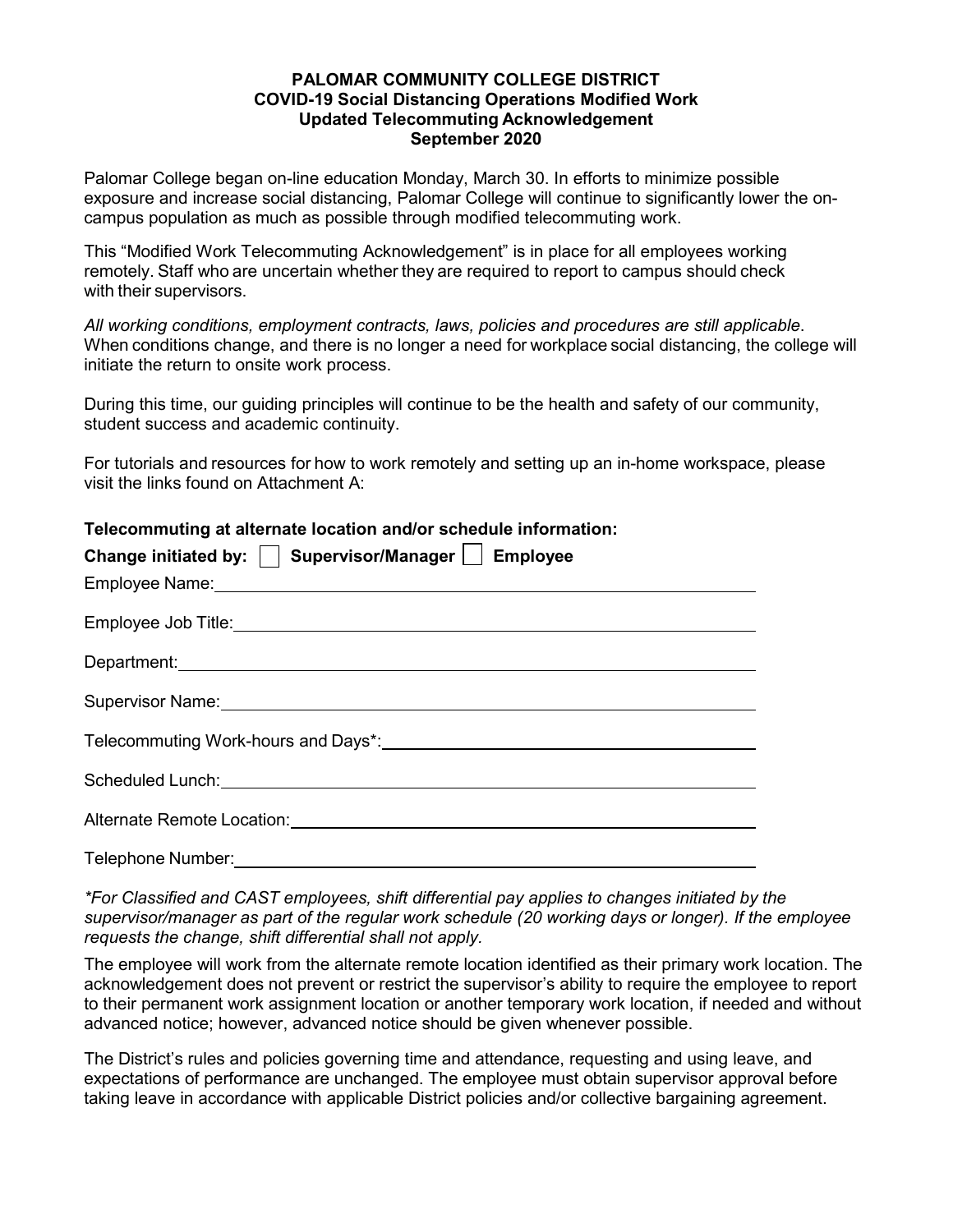The employee will comply with all District rules and policies governing use of equipment and technology. District-provided equipment will be serviced and maintained by the District. The employee is responsible for servicing and maintaining any personal equipment, materials, and technologies provided and used by the employee for business purposes.

The employee must make reasonable attempts to create and maintain a safe and healthy work at home environment as described in *Attachment A* below.

The District shall not be liable for damages to the employee's personal or real property during the course of performance of official duties or while using District equipment in the employee's residence or other property, except where required by law.

The District shall not be responsible for home or property maintenance associated with the employee's participation in the agreement. The employee shall continue to be entitled to reimbursement for authorized travel and expenses while conducting business as assigned by the District and other expenses allowable by law, per the District's reimbursement policies.

The employee must return District-owned equipment to District for maintenance and repair.

Injuries occurring while the employee is in a paid working status and performing assigned work shall be subject to worker's compensation laws and regulations the same as work performed at a District-owned and operated facility.

The District assumes no liability for injuries to employee that occur outside of the home work area or outside of employee's working hours. In addition, the District makes no representations on the personal tax and insurance implications of this telecommuting arrangement; it is the employee's obligation to address these issues on their own.

The employee shall comply with all District policies and standards for safeguarding and protecting any confidential business information, personally-identifiable information, and all other sensitive information they possess. The employee shall ensure confidential, personally-identifiable, and all other sensitive information discussed via any form of communication is conducted in a manner consistent with District policies and procedures and protects the information from unauthorized disclosure to the maximum extent possible. The supervisor and employee will discuss the safeguards and protections in place and to be used by the employee.

#### Employee Acknowledgement

Signature: Date:

# Supervisor Acknowledgement

The District authorizes the employee's participation in this agreement. I have read and agree to enforce and comply with the terms and conditions stated above.

Signature: Date:

Administrator Acknowledgement

Signature: Date: